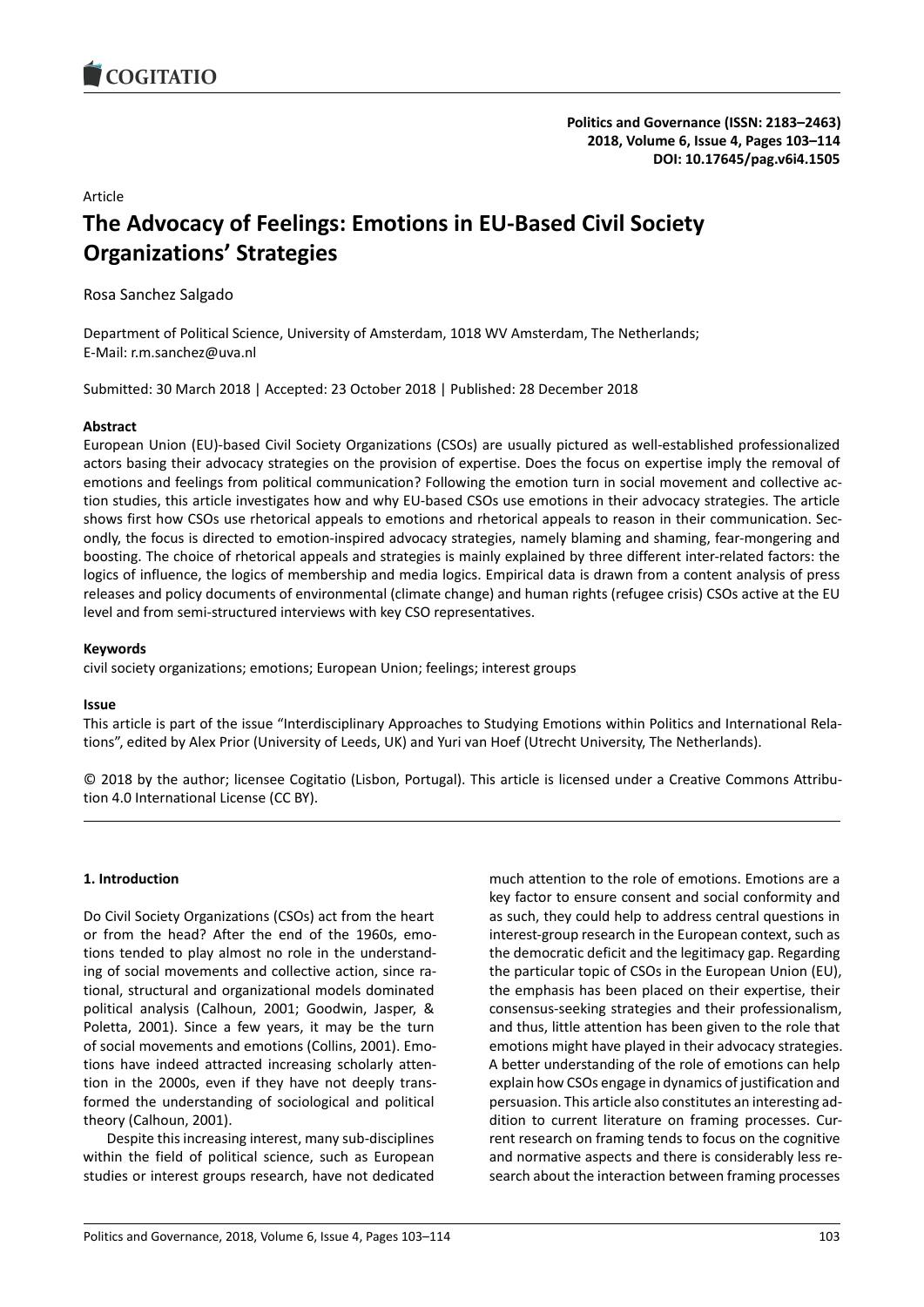#### COULTAIN

and emotions (Gross & D'Ambrosio, 2004; Lecheler, Bos, & Vliegenthart, 2015).

To contribute to the development of knowledge on the role of emotions in advocacy activities, the present article answers the following research question: how do EU-based CSOs use emotions in their advocacy strategies? This question is further developed in the following sub-questions: To what extent do EU-based CSOs use rhetoric appeals to reason and rhetoric appeals to emotion in their political communication? If CSOs use appeals to emotions, how do they use them and why do they use them within the framework of different strategies?

This article first briefly introduces the study of emotions in social movement research. Secondly, I provide a preliminary analytical framework to study the use of emotions by CSOs and I discuss the methodology and the data collected. The empirical part applies the proposed framework. It shows how and why the analyzed CSOs use appeals to reason and emotions in their political communication and to which extent these CSOs use emotions in advocacy strategies including examples such as blaming and shaming, fear mongering and boosting.

# **2. Studying the Role of Emotions in EU-Based CSOs' Advocacy**

This section introduces first the main concepts used in this article, namely CSOs and emotions, and discusses very briefly the study of emotions in social movements and collective action research. I also provide a preliminary analytical framework to study the use of emotions by CSOs in their communication and advocacy strategies.

# *2.1. CSOs, Emotions and the Study of Collective Action*

Both the concept of CSOs and emotion are highly contested. Regarding CSOs, I opt for a definition that focuses on their public purpose (Sanchez Salgado, 2014). CSOs stand out for their normative dimension since they support values such as equality, justice and solidarity (Cohen & Arato, 1992). This definition differs from a broad conception of CSOs including economic and professional organizations and from a strict interpretation of CSOs as exclusively voluntary groups (Jordan, Halpin, & Maloney, 2004). CSOs analyzed also include organizations funded by public institutions, collective structures or organizations of organizations even when they cannot be considered as traditional voluntary groups.

Regarding emotions, I apply in this article a flexible and inclusive definition. Emotions can originate from cognitive judgments or can be non-conscious responses to bodily states (or a combination of both). The study of emotions differs from the study of the role of values or ideas in the sense that emotions are primed response structures that intervene automatically during the process of adaptation (Popa & Salanţă, 2013).

While studying emotions, disciplines such as political science and sociology tend to emphasize the cognitive di-

mension (hypercognitivism). As a complement, my analysis also includes the possibility that emotions may be pre-conscious or even unconscious, since there is sufficient scientific evidence to at least contemplate this possibility (Arias Maldonado, 2016; Damasio, 1999). While the nature of interactions between emotions and cognition (or 'rationality') remains unclear, there seems to be an emerging consensus that the traditional assumption that there is a sharp distinction between emotions and cognition needs to be revisited (as Prior and Van Hoef state in this issue's editorial). It is also agreed that emotions do not have necessarily a negative impact on rational or reasonable decision-making. The way emotions are experienced depends in any case on culture, social class and context.

The study of emotions has increasingly attracted the attention of political scientists (Berezin, 2002; McDermott, 2004; Thompson & Hoggett, 2012). As may be expected, one of the most prolific subfields is political psychology (Marcus, Mackuen, & Neuman, 2011; Redlawsk, 2006). Another prolific subfield more directly related to the present study is social movements and collective action (Emirbayer & Goldberg, 2005; Goodwin et al., 2001; Jasper, 2011). Existing research shows how emotions can help in understanding political behavior in elections and political campaigning, decision-making processes, risk assessment and political involvement.

Existing studies on the role of emotions in collective action and social movements research have been criticized for relying too much on a substantialist conception of emotions, for approaching emotions from a limited number of theoretical perspectives and for assuming the emotional neutrality of established institutions (Emirbayer & Goldberg, 2005). Most current research indeed conceives emotions as if they were attributes of individuals, at the same level as beliefs, cognitions or interests. Emotional appeals are considered to be very powerful in getting people involved in protest against certain policies or political action against injustices. Emotions are thus usually associated with specific outcomes of collective action. To illustrate with an example, the ability to express anger is considered to be a means to challenge injustices (Jasper, 2011).

Much less has been written about collective emotions (Von Scheve & Salmela, 2014). Groups can be considered to have emotions when individuals identify with the group (Schmid, 2014) or when there is a joint commitment to the group as a body (Gilbert, 2014). While organizations do not have a body and thus, they do not feel as individuals do, emotions are visible in marketing and internal management strategies (Hochschild, 1983) or more interestingly for this article, in political communication. The institutional role of emotions at the empirical level is also currently underdeveloped in the political field of inquiry. Hochschild's (1983) research showing the significant role of feeling rules in the corporate world continues to be relevant today, but to my knowledge, it has rarely been applied to the study of collective action or politics.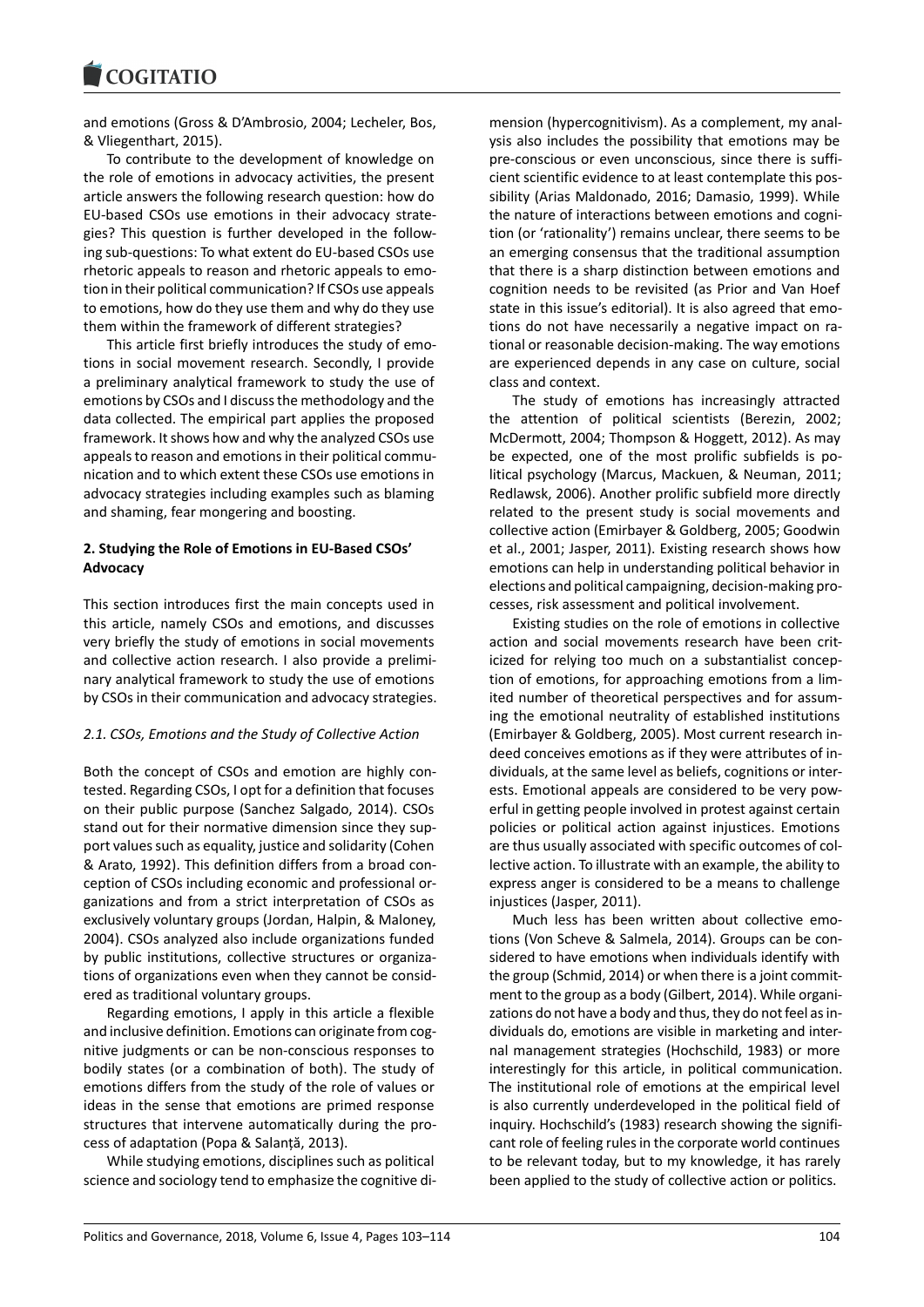# *2.2. Emotions and EU-Based CSOs Strategies: Analytical Framework*

In this empirical part, I propose first an analytical framework for the descriptive analysis of CSOs' appeals to emotions, and I offer some elements of explanation to help understanding why CSOs may be using such appeals. Second, I establish a link between CSOs' appeals to emotion and their advocacy strategies, illustrating these links with a few examples of emotion-based advocacy strategies.

Rhetorical analysis can help with the operationalization of the study of political communication, making the study of emotions concrete by proposing the study of political arguments as they take place 'in the wild' (Finlayson, 2007, p. 552). Rhetoric is often understood as 'persuasive communications made in contingent and conflictual civic contexts' (Finlayson, 2007, p. 545). Rhetoric is here conceived more broadly, not only as a means of persuasion (merely instrumental), but as fully part of the process of coming to believe something.

Do CSOs use rhetoric appeals to reason or rhetoric appeals to emotion, and if so, why? The distinction between appeals to reason and appeals to emotion differs from the classical distinction between appeals to logos, pathos and ethos. Appeals based on logical justification (logos) often (if not always) include emotional or affective elements. Appeals to ethos (character of speaker) can be both related to reason (when they invoke expertise, formal qualifications or experience) and to emotions, when they involve charisma or affect for a leader. In mainstream research on collective action, the duality between emotion and reason has persisted in more or less subtle ways. Just to give an example, while analyzing CSOs strategies, it is commonly considered that professionalized CSOs focus on expertise provision and social movements and grassroots groups on contentious action. This could be interpreted as a distinction between a few professionalized CSOs basing their arguments on reason and a group of contentious social movements basing their action on emotions.

In the absence of emotions, CSOs would only publish formal and unemotional documents characterized by lack of style, literary tropes or word play with the aim to confer to these publications clarity and a certain gravitas (Finlayson, 2007). This style is usually employed by government and civil servants to confer certain objectivity to their work. In these cases, normative and affective elements may remain, but in a blurred and implicit way. The idea of objectivity and commitment to the better argument has been criticized for ignoring the reality of political communication in the current conflictual, powerladen and inegalitarian context (Bickford, 2011).

Using emotions in political communication can also be considered as part of policy framing, which can be seen as a strategic choice or/and as a result of constraints derived from group characteristics or contextual characteristics (Klüver, Mahoney, & Opper, 2015). The present article will help to understand the pressures CSOs face

while selecting specific frames. This is an interesting contribution to existing research in political communication that places the emphasis on how framing affects individuals. While it has been shown that framing has important effects on emotions and that emotions play an important mediating role (Lecheler et al., 2015), not much is known about the constitutive role that emotions may play in framing dynamics.

Political actors such as CSOs indeed enter into a specific structure of communication that must satisfy certain conventions and institutional codes (Finlayson, 2007). Regarding CSOs, these conventions and institutional codes may come from political institutions, namely government (logic of influence), their members (logic of membership) or from the news media (media logic). The logic of influence requires that interest groups choose frames that allow them to have influence on decision makers (Schmitter & Streeck, 1981). It implies that interest groups adapt their communication strategies to the particular preferences and beliefs of policy makers. Previous research has shown that EU-based interest groups tend to focus on expertise provision and consensusbuilding strategies (Sanchez Salgado, 2014). Previous research has also shown that public frames are more used when addressing EU departments that deal with public goods giving some credit to the logic of influence (Klüver et al., 2015).

The logic of membership demands from interest groups that they behave in accordance with their constituency (Schmitter & Streeck, 1981). Public interest groups such as CSOs are more pressured to become known by the public in order to obtain resources from members and supporters. Previous research has confirmed that CSOs tend to stick to public frames following the logic of membership (Klüver et al., 2015).

The media logic (Altheide & Snow, 1979) leads to a process of mediatization introducing changes in the criteria and rationalities following which interest groups decide upon and act (Brändli, Donges, & Jentges, 2011). Previous research has shown that interest groups respond and adapt to the media logics with structural changes, but not to the expected extent since the abovementioned logics (membership and influence) also play a relevant role.

Regarding the logic of influence, one would expect that professionalized EU-based CSOs use few appeals to emotion. The European Commission promotes a type of lobbying that is based on information and expertise provision where there seems to be little space for emotional displays. However, following the logic of membership, CSOs may appeal to emotions to promote engagement or mobilization of their members. Radical and contentious repertoires of action (often based on symbols and emotions) are frequently used to strengthen motivations among protestors and to develop feelings of solidarity and belonging (Della Porta & Caiani, 2009). There are also several reasons why one should expect that media logic promotes rhetorical appeals to emotions in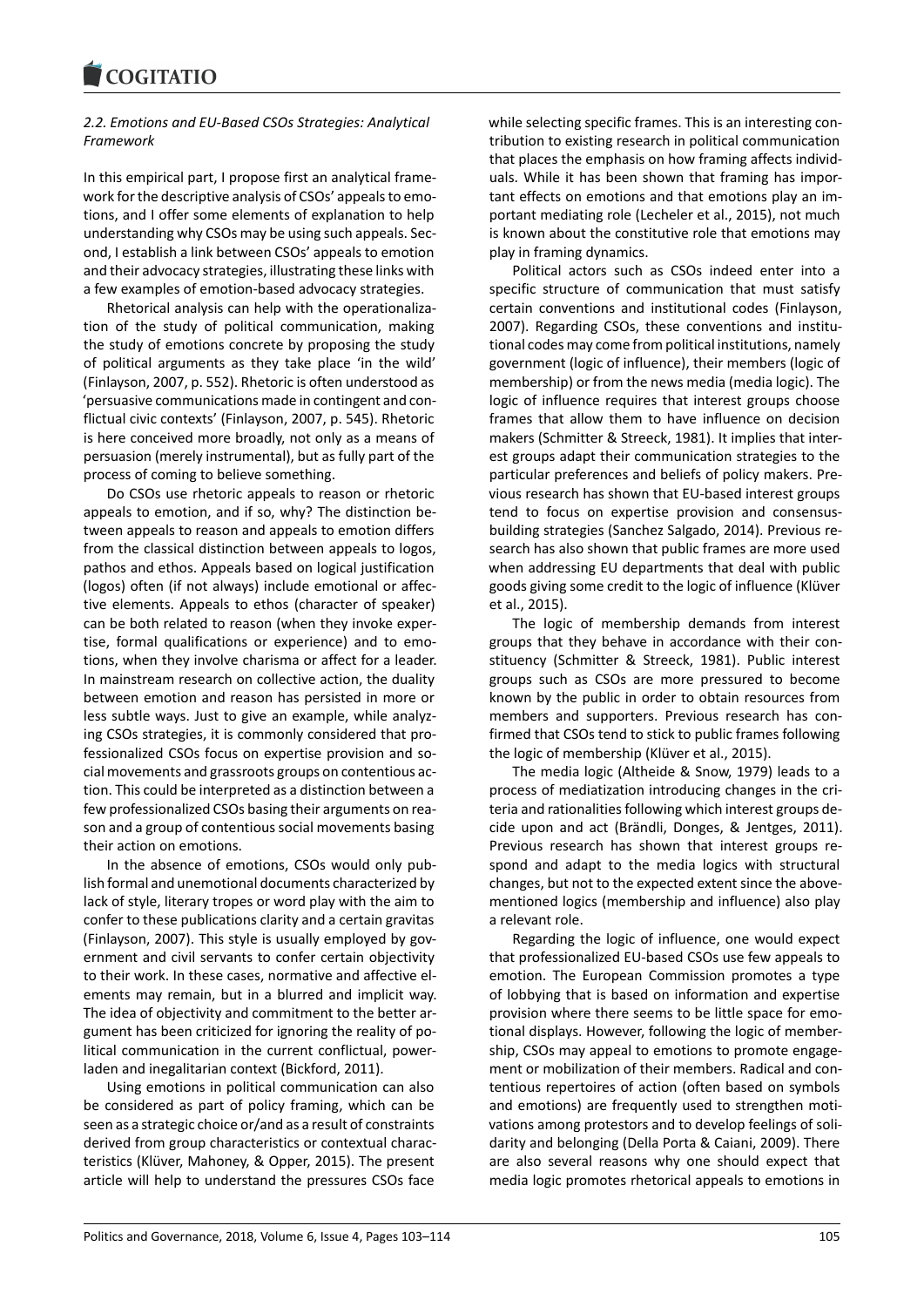advocacy strategies. News reporting is often related to a few bias including personalization and dramatization (Bennett, 2016). Personalization refers to the framing of stories in terms of human interests, which usually includes an emotional angle. Dramatization includes the focus on conflict and negative emotions. Providing drama is usually considered by interest groups as a way to get access to the media and for CSOs this often consists of organizing pseudo-events to provide dramatic visuals and symbolism (Thrall, 2006).

If CSOs use appeals to emotions, how and why do they use them within the framework of different advocacy strategies? Existing studies on lobbying and advocacy strategies have so far proposed several classifications such as the inside/outside strategies model where the role of emotions remains implicit or absent. They rarely focus on emotions with the remarkable exception of blaming and shaming (Kapyla & Kennedy, 2014). In the following section, I show that appeals to emotions can be directly related to advocacy strategies. On the basis of the empirical material collected for this research, the appeals that seemed to be the most relevant for CSOs advocacy strategies were appeals to shame, appeals to fear and appeals to hope and pride. The emotionbased strategies analyzed in this article are not exhaustive but they provide a first overview of how appeals to emotions can be used within the framework of advocacy strategies.

Compassion filtered through anger is likely to take the form of blaming and shaming or of a public accusation (Kapyla & Kennedy, 2014). Blaming and shaming consists of appealing to guilt or shame to generate a desired action. While blaming and shaming has often contributed to short-term victories for CSOs (Franklin, 2008), it is also considered that they can hold back CSOs by alienating them from potential allies or be used strategically by policy makers (Van Erp, 2008). There is not much research about how CSOs use fear in their advocacy strategies. The so-called fear-mongering strategy is mostly attributed to journalists and politicians. Fear mongers deploy fear through narrative techniques to normalize errors in reasoning, for example through repetition, through the presentation of isolated occurrences as trends and through misdirection (Glassner, 2004). Last but not least, appeals to hope and pride can be related to boosting. Boosting is an advocacy or lobbying

strategy consisting of using media work to enhance the general public's impression of particular policy makers with the purpose of maintaining good relationships with the latter (Trapp & Laursen, 2017). Within this strategy, CSOs would produce positive content regarding politicians' public image.

## *2.3. Methodology and Data Collection and Analysis*

The present article focuses on EU-based CSOs activities in two domains: migration policy (issue of refugee crisis) and environmental policy (issue of climate change). The inclusion of two different policy areas permits to show if there is variation across issues. These policy areas and issues were selected because CSOs have well-established advocacy strategies. Emotions tend to be prominent in both policy areas at the European level, but the presence of emotions in both fields tends to be average, and thus, they can be studied as typical cases. The next sections provide specific information about the corpus of arguments that are going to be analyzed and the context of relations in which they take place.

Regarding the corpus, this analysis covers a total of 267 press releases and short policy documents published online by six well-established EU-based CSOs working on the two topics under analysis (climate change and refugee crisis)<sup>1</sup> from 2014 to 2017 (see Table 1). The number of documents and timing varies depending on the data availability on each of the websites. The content analysis also covers the last 50 Facebook statuses from every CSO under analysis (year 2017). The Facebook statuses covered all types of issues and not only the ones mentioned above. All data were published in English and analyzed with the qualitative data analysis software Atlas.ti. For the Atlas.ti content analysis I used descriptive markers and automatic coding. First, I read all the documents to identify empirically what could be seen as cognition markers, including words such as statistics, survey, reason or research. Emotion markers included only words referring *directly* to basic emotions such as fear, compassion and shame. I did not use emotion markers that referred to emotions implicitly or indirectly.

Regarding the context, most policy documents analyzed were addressed to the press or directly to policy makers with the aim to (directly or indirectly through media pressure) persuade policy makers to change their

| Table 1. Documents of CSOs analyzed. |  |
|--------------------------------------|--|
|--------------------------------------|--|

|        | Al          | <b>HRW</b>  | <b>IRC</b>  | Greenpeace  | FoE         | EEB         | Total       |
|--------|-------------|-------------|-------------|-------------|-------------|-------------|-------------|
| Amount | 86          | 46          | 30          | 50          | 50          |             | 267         |
| Years  | $2015 - 16$ | $2015 - 16$ | $2015 - 17$ | $2014 - 17$ | $2014 - 17$ | $2014 - 16$ | $2012 - 17$ |

Source: elaborated by the author.

 $<sup>1</sup>$  The press releases and policy documents selected were the ones that CSOs themselves considered to fall within these themes (I used the search func-</sup> tion and limited the search to these themes). Regarding the Facebook statuses, it was difficult to order them by topic since Facebook does not have a search function.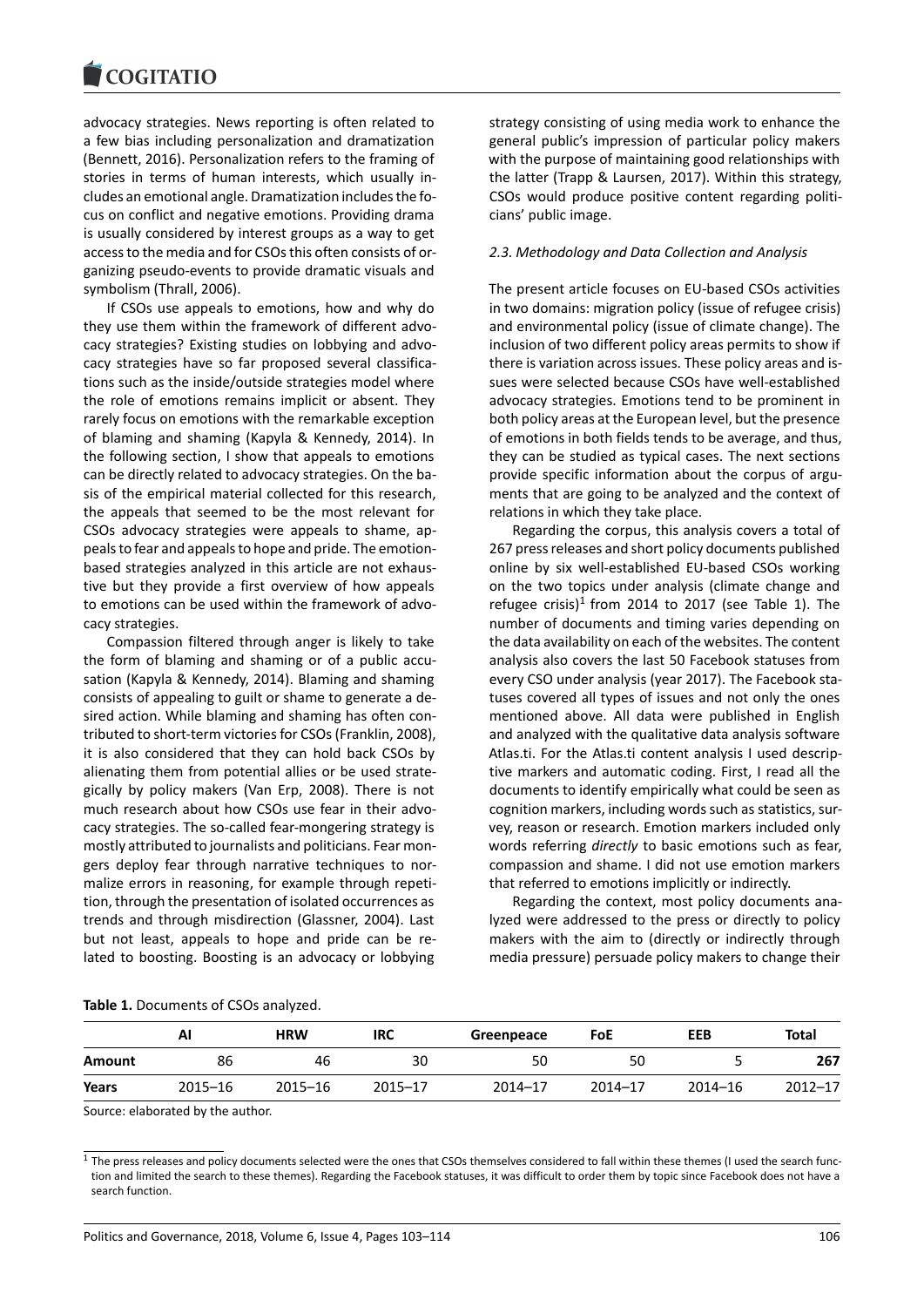#### COQUIATIO

course of action in the sense of the goals of the CSOs under analysis. Facebook statuses have a much broader audience, including CSO members and followers. This data was triangulated with five semi-structured interviews with key players working for the direction or communication department of the CSOs analyzed. In contrast to surveys, semi-structured in-depth interviews are flexible. The emphasis is placed on how the interviewee frames and understands issues and events. Since interviewees are left to raise issues and frame them in their own way, there is less risk of bias such as social desirability bias. For example, instead of asking directly if CSOs were employing a fear mongering or boosting strategy, I engaged in a general discussion about the place of fear in CSOs' political communication.

The six environmental and human rights CSOs selected are to be counted among the most well-known EU-based CSOs. They are not only prominent members of the EU umbrellas on their respective topics, such as the Green 10 (environment) or the Human Rights and Democracy Network (HRDN); they also interact frequently with European policy makers. These CSOs are quite similar to other well-established professionalized EU-based CSOs. The selected CSOs differ in their relationships with their membership and in their relationships with public authorities. While all CSOs under analysis have sufficient resources to make noise and make news (Thrall, 2006), they are well-known for approaching the media in rather different ways. This variation will help understanding better the different effects of the logics of influence, membership and media under analysis.

Amnesty International (AI), Human Rights Watch (HRW) and Greenpeace EU office are well-established popular organizations getting most of their support from their large number of donors and supporters. Organizations like AI and Greenpeace claim to reach a large number of members and supporters (7 million and 3 million people respectively). With only 1,000 volunteers and ambassadors, the logic of membership is expected to play a lesser role for HRW. HRW is however known to be an organization focused on getting media attention, and for this reason, the media logic may play a relevant role. Organizations such as Friends of the Earth (FoE), International Rescue Committee (IRC) and European Environmental Bureau (EEB) are funded by public bodies, namely European institutions. For this reason, the logic of influence may unfold differently for these organizations. They are expected to be less dependent on the logic of membership since their constituencies do not provide them with the resources they need to operate. However, FoE is known for its connections with social movements, and in this sense, the logic of membership may play a relevant role. Most CSOs have are very active on the topics under analysis. Only EEB, well known for its work on topics such as circular economy, had so far little opportunity to focus on Climate change, which explains the reduced number of press releases published on this topic. While also a member of the HRDN, IRC can also be considered

as a humanitarian CSOs more focused on service delivery than on the publication of documents.

## **3. Rhetorical Appeals by EU-Based CSOs**

In this empirical section I discuss the presence of appeals to reason and appeals to emotion in the document analysis. I first present the results of the descriptive content analysis showing the frequencies of the presence of emotions in the different documents. Secondly the attention is turned to the explanations provided in the analytical framework: logic of influence, membership and media logic. For a better understanding of the dynamics at work, and in-depth content analysis has been triangulated with in-depth interviews and placed in context.

# *3.1. Complementarity between Rhetorical Appeals to Emotions and Rhetorical Appeals to Reason*

Data collected suggest that EU-based CSOs use both rhetorical appeals to reason and emotion. Tables 2 and 3—displayed here for descriptive purposes—show how frequently emotion and cognitive markers (as initial indicators of appeals to reason and emotion) appeared in the documents analyzed. These tables showing emotion and cognitive markers should be understood as the tip of the iceberg. CSOs analyzed also used other methods to display emotions in their documents such as figures of speech or expressive speech acts, including metaphors and nomination strategies. While referring to emotional content during the interviews, CSOs staff also mentioned storytelling, pictures, videos and examples.

Regarding cognitive markers, CSOs used logical argumentation and reasoning which is not clearly reflected in the Atlas.ti analysis. CSOs also back up their assertions and statements with citations to authority, including mainly international organizations, public authorities and the press. CSOs have also commissioned surveys by leading research companies or consultancies (Ipsos Mori or Globe Scan) to support their points. More interestingly, when the documentation is analyzed carefully, the distinction between emotions and facts is problematic. Indeed, most CSOs' scientific reports and documents do not only report facts but they also report the—often emotionally—charged testimonies of victims and survivors.

Data show that the choice for expertise does not necessarily imply the exclusion of emotions and feelings. Preliminary research also shows that this finding can be replicated among national and local CSOs such as Secours Catholique and Cimade in France (Sanchez Salgado, 2017). While these analysis show that emotions and cognitive markers coexist, further research could focus on collecting additional quantitative data to establish to which extent these two types of appeals are correlated.

Human Rights CSOs working on migrants used emotion markers frequently (see Table 2). Another interest-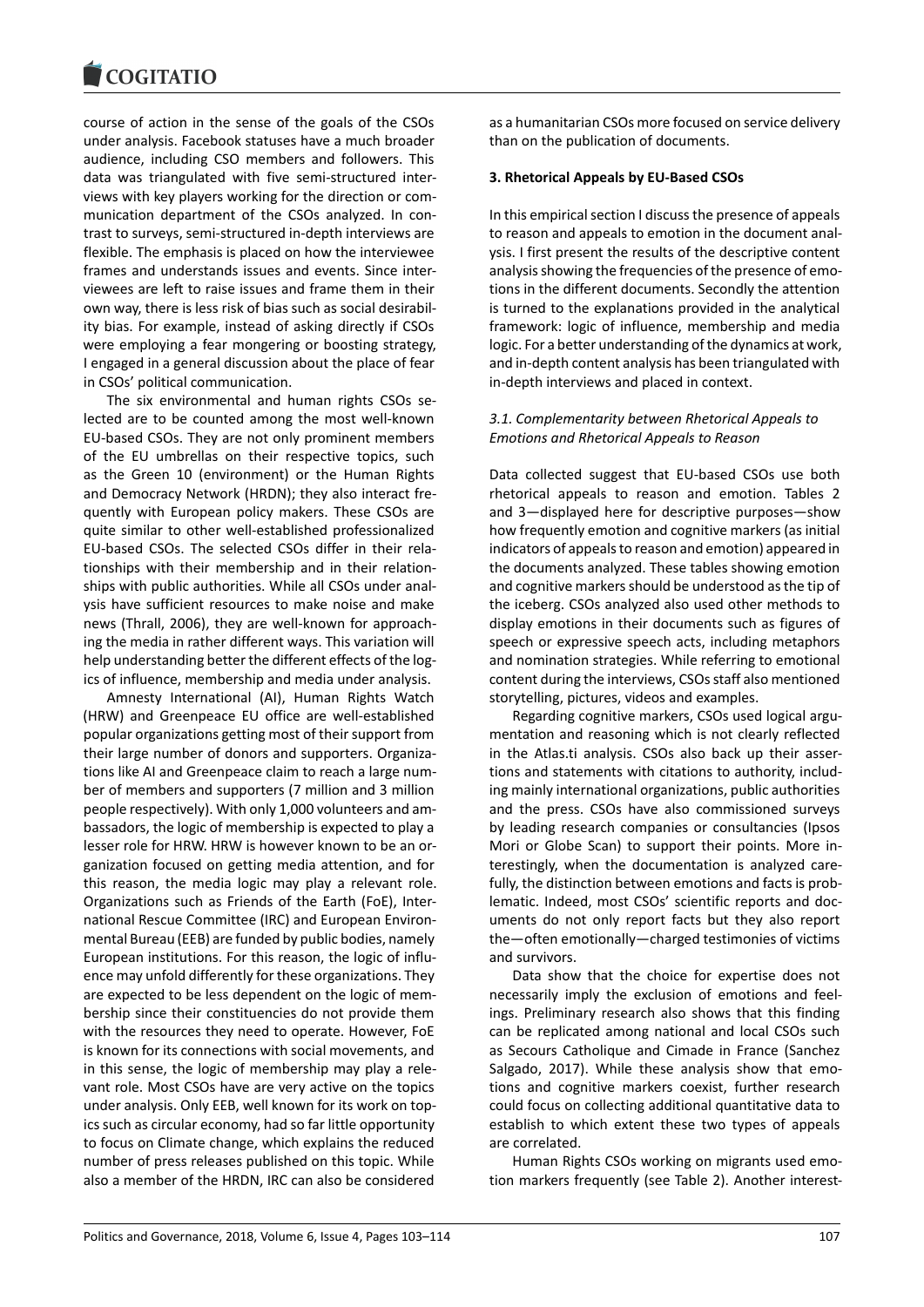**Table 2.** Human rights and humanitarian CSOs (refugee crisis).

| <b>Markers</b>           | AI            | <b>HRW</b>  | <b>Rescue</b> | <b>Total</b> |
|--------------------------|---------------|-------------|---------------|--------------|
| <b>Emotion markers</b>   | 83 $(0.96)^2$ | 48 (1,04)   | 32(1,06)      | 163          |
| Compassion               | 6(7,22%)      | 7 (14,58%)  | 4 (12,5%)     | 17 (10,42%)  |
| Fear                     | 22 (26,50%)   | 14 (29,17%) | 4 (12,5%)     | 40 (24,54%)  |
| Hate                     | 7 (8,43%)     | 6(12,5%)    | $0(0\%)$      | 13 (7,97%)   |
| Hope                     | 12 (14,46%)   | 9(18,75%)   | $9(28, 12\%)$ | 30 (18,40%)  |
| Shame                    | 16 (19,28%)   | 3(6,25%)    | 2(6,25%)      | 21 (12,88%)  |
| Suffering                | 15 (18,07%)   | 5(10, 42%)  | 2(6,25%)      | 22 (13,50%)  |
| <b>Others</b>            | 5(6,02%)      | 4 (8,33%)   | 11 (34,37%)   | 20 (12,27%)  |
| <b>Cognitive markers</b> | 78 (0,9)      | 34 (0,74)   | 20(0,66)      | 132          |
| Reason                   | 6(7,69%)      | 11 (32,35%) | 3(15%)        | 20 (15,15%)  |
| Research                 | 48 (61,54%)   | 19 (55,88%) | 3(15%)        | 70 (53,03%)  |
| <b>Statistics</b>        | 11 (14,10%)   | 1 (2,94%)   | 5(25%)        | 17 (12,88%)  |
| Survey                   | 7 (8,97%)     | $0(0\%)$    | 5(25%)        | 12 (9,09%)   |
| <b>Others</b>            | 6(7,69%)      | 3(8,82%)    | 4 (20%)       | 13 (9,85%)   |

Source: elaborated by the author<sup>3</sup>.

**Table 3.** Environmental CSOs (climate change).

|                 | Greenpeace | <b>FoE EU</b> | EEB        | <b>ALL</b> |
|-----------------|------------|---------------|------------|------------|
| <b>Emotions</b> | 16 (0,32)  | 59 (1,18)     | 2(0,4)     | 77         |
| Fear            | 2(12,5%)   | 10 (16,9%)    | $0(0\%)$   | 12(15,58%) |
| Hope            | $0(0\%)$   | 12 (20,33%)   | $0(0\%)$   | 12(15,58%) |
| <b>Others</b>   | 14 (87,5%) | 37 (62,7%)    | 2(100%)    | 53(68,83%) |
| Reason          | 20(0,4)    | 30(0,6)       | 3(0,6)     | 50         |
| Reason          | 2(10%)     | $9(30\%)$     | 1 (33,34%) | 11 (22%)   |
| Research        | 8 (40%)    | 11(36,66%)    | 2(66,67%)  | 19 (38%)   |
| Expert          | 8 (40%)    | 2(6,67%)      | $0(0\%)$   | 10 (20%)   |
| Others          | 2 (10%)    | 8 (26,67%)    | $0(0\%)$   | 10 (20%)   |

Source: elaborated by the author.

ing finding is that rhetorical appeals varied per policy area since CSOs use different types of emotional and cognitive markers. Compassion and shame were frequently used by human rights CSOs, while they were almost absent in the documents published by environmental CSOs. Data also showed that there are differences among CSOs, which is particularly evident in the environmental policy field. FoE used significantly more appeals to emotions in the press releases than Greenpeace and EBB. The press releases of these two last organizations are, as general rule, much more technical. Having said this, emotional or catchy expressions and metaphors were still used in the titles, quotes of staff or campaigners.

Table 4 confirms two main expectations: that there are differences depending on the communication channel (and the audience targeted) and that there are differen[c](#page-5-0)[e](#page-5-1)s depending on the type of CSO<sup>4</sup>. Since the nature of press releases and of Facebook statuses is very different (press releases contain more words), it is difficult to say in which channel emotions are the most present. However, some CSOs, such as IRC used more emotions on Facebook than on press releases (at least in comparison with other CSOs). The main finding is that environmental CSOs displayed rather positive emotional messages on Facebook and used regularly emojis. While hope and positive emotions are not absent, Human Rights NGOs also used Facebook statuses to appeal to what are usually considered as negative emotions. This is in line with their strategy of requesting urgent action from their members to place pressure on authorities responsible for human rights violations.

# *3.2. Explaining the Use of Appeals to Emotions*

All the factors mentioned highlighted by previous literature (logic of influence, logic of membership and media logic) played a relevant role as expected. These factors were combined in different ways and thus, CSOs were un-

 $2$  To give an idea of the relative important of [e](#page-5-2)motions I added the average number of markers per press release.

 $3$  To avoid an excessively long table, only the emotion and cognitive markers that appeared more than 10 times have been included and the rest have been placed in the others category.

<span id="page-5-2"></span><span id="page-5-1"></span><span id="page-5-0"></span> $4$  Again, while interpreting the results of Table 4, it is important to keep in mind that emotional markers are just the tip of the iceberg when it refers to the emotional content of Facebook statuses, since they often include pictures and videos.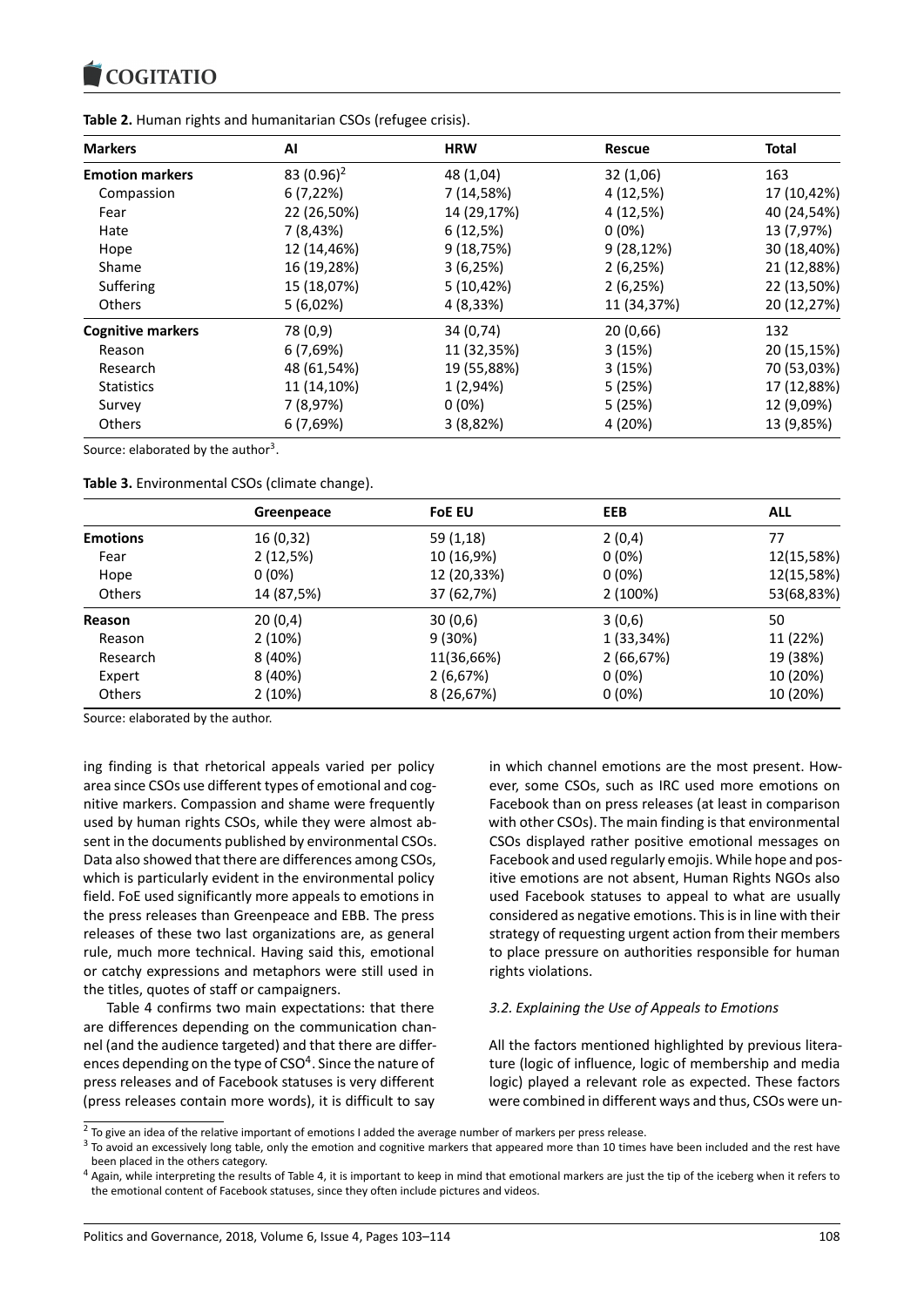|                   | EEB      | FoE      | Greenpeace<br><b>International</b> | <b>IRC</b> | AI | <b>HRW</b> | <b>CSOs</b> |
|-------------------|----------|----------|------------------------------------|------------|----|------------|-------------|
| Sad               | $\Omega$ | $\Omega$ | 0                                  | $\Omega$   | 0  | $\Omega$   |             |
| Shame             |          |          |                                    |            |    |            |             |
| <b>Disturbing</b> |          |          |                                    |            |    |            |             |
| Fear              |          |          |                                    |            |    |            |             |
| Happy             |          |          |                                    | 3          |    |            | 10          |
| Hope              |          |          |                                    | 4          |    |            | 11          |
| Love              |          |          |                                    |            |    |            |             |
| Passion           |          |          |                                    |            |    |            |             |
| Sad               |          |          |                                    |            |    |            |             |
| <b>Shame</b>      |          | 0        |                                    | 0          |    | ი          |             |
| <b>EMO</b>        | 5        | 4        | 3                                  | 14         | 9  | 3          | 38          |
| Emoji             | 4        |          | 5                                  | 1          | 0  | 0          | 17          |

**Table 4.** Emotion markers in 50 last Facebook statuses 2017 (all topics included).

Source: elaborated by the author.

der contradictory pressures. On the one hand, policy officials (logic of influence) often imposed a discursive style in which emotions had no place. On the other hand, CSOs also believed that strong emotions were needed to show that there was an urgent problem that required the attention of their members and of the news (logic of membership and media logic).

As expected, the logic of influence led to more technical and formal documents based on facts. The logics of influence was particularly visible in the case of Greenpeace EU office, because–contrary to the other organizations analyzed–this Greenpeace office only addressed policy makers. While communicating with the EU, especially the Commission, Greenpeace did not put emotions in the forefront. According to the Greenpeace representative:

In the European Commission is evident in the discourse: they use the word emotion to disqualify an opponent, so if you say something they will say let's not get emotional or we are not dealing here with emotions, we are dealing with facts…the attempt is to say that what you say does not matter because that's not factual. That's their approach, they have a very theoretical and analytical approach. (Interview 3)

While it may be less evident (since combined with other logics), the logic of influence was also relevant for the other CSOs. FoE, for example, considered that emotions do not work when trying to influence policy makers like the Commission but that they work when you try to shape the public debate (Interview 1).

As expected, the logic of membership led to the presence of emotional content. FoE's strong links with social movements seem to have contributed to the presence of emotional content in their political communication. The FoE representatives explained that their role was to take grass-roots discussions to decision makers, reach the public and inform the democratic debate (Interview 1). EBB representatives also mentioned frequently

their democratic base, but due to their members' lack of resources, the logic of membership seemed less relevant in the shaping of their communication strategy (Interview 4). However, an increasing interest in addressing directly the public led the EBB to elaborate a new communication strategy with more space for emotional content.

All those interviewed, especially those working in communication departments with a journalistic background, were well aware of the media logic. The emphasis was often placed on dynamics of personalization with an emotional content. For example, on the topic of the refugee crisis, AI would focus on families, since all of us have families and this was expected to make people feel empathy for refugees. Personalization and the use emotions was also considered to be important to appeal to a sense of humanity and compassion, as well as to raise sympathy (Interviews 2 and 5). Adaptation in terms of the dramatization bias was less clear. Some CSOs representatives expressed reluctance to focus on dramatic negative stories, while others considered that you can create a drama effect without necessarily focusing on the negative aspects of a situation. All interviewees explained that their organizations increasingly included in their communication strategies elements that contribute to dramatization (Bennett, 2016) such as videos, graphics, drawings and multimedia, etc. Following this new way of presenting information, a CSO representative even affirmed that they had been transformed into a 'journalistic organization' (Interview 5). Interviewees also adapted to the media logic in more organizational (and not only content related ways). For example, they emphasized the need to react quickly and to write press releases in a way that would be the most useful for journalists. At AI, to keep the media pace, press releases were even written before events took place with several scenarios in mind (Interview 2).

The different logics (membership, media and influence) also depended on the issue at hand. Human Rights CSOs working on refugees were more prone to use ap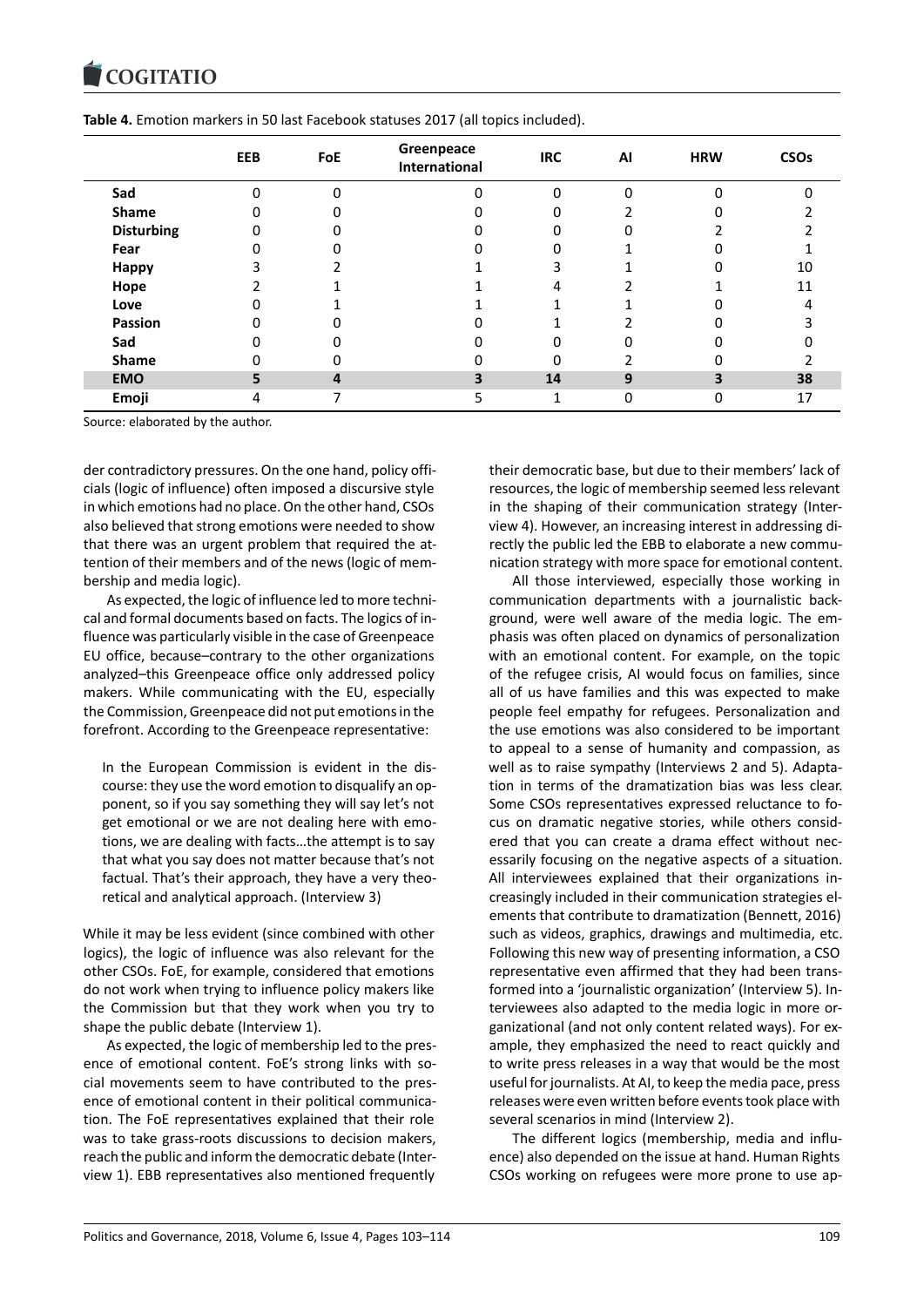peals to emotions in their communication strategies. In the interviews, Human Rights CSOs affirmed than using strong emotions was a way to humanize the issues so the broader public and policy-makers could understand that there is really an urgent problem that needs to be addressed (Interviews 2 and 5). The FoE representative interviewed thought that their focus on a justice and human rights perspective may explain why they used more emotional content in their communication (Interview 1). On top of this, the use of emotions in political communication may be more problematic for environmental CSOs. In any case, environmental CSO representatives generally placed more emphasis on negative reactions from policy-makers.

## **4. Emotional Appeals in CSOs' Advocacy Strategies**

Without being exhaustive, the next section shows how appeals to emotions are used in CSOs' advocacy strategies. Based on the empirical material, the emotional appeals that seemed to be the most frequent or relevant for advocacy strategies were appeals to shame (blaming and shaming strategy), appeals to fear (fear mongering strategy) and appeals to hope and pride (boosting strategy).

## *4.1. The Complexity of Blaming and Shaming*

The blaming and shaming strategy is clearly visible in the case of the refugee crisis (Box 1). The explicit emotional marker 'shame' appears 21 times in this issue, which is much more than the average emotional and cognitive marker (see Table 2). The word shame is mostly used to refer to Europe or to the EU and its member states (17 times out of 21).

When asked if they used a blaming or shaming strategy, the representative of AI responded 'of course we use blaming and shaming, that's our battle' (Interview 2). The HRW representative also confirmed that blaming and shaming is just 'what we do' (Interview 5). Blaming and shaming is thus a conscious strategy used systematically by the human rights CSOs analyzed. However, CSOs representatives expressed some doubts about the usefulness of blaming and shaming in the new political context since a new generation of populist politicians tended to feel proud about facts that in other times would have been perceived as shameful (Interview 2 and 5). Despite these doubts, blaming and shaming continued to be considered one of the main strategies with overall positive results when you looked at the broader picture.

In the environmental policy field the use of blaming and shaming is not so evident while looking at emotion markers alone. FoE is the only CSO that seems to visibly engage in the blaming of policy makers through different forms, including wordsplay and metaphors. Public authorities are pictured as hypocrites (5 occurrences), dirty (30 occurrences)<sup>5</sup> and employing 'shallow speeches' or referring to the 'blatant emptiness of speeches'. Governments are also blamed using metaphors such as their 'infatuation with gas' and 'plastic obsession'. FoE's representatives confirmed that they indeed used a blaming and shaming strategy in a few occasions but that they were very careful to place the blame accurately (e.g., on a particular faction of the Parliament) to avoid feeding discourses of the type all is the EU's fault (Interview 1).

Greenpeace and EBB used blaming and shaming only in specific cases, which can explain why this was not so visible in their documents. The EBB representative affirmed that they used blaming and shaming sometimes, but that they would think hard before because they did not want to undermine their relationships with policymakers and business (Interview 4). Greenpeace EU office representative explained that they used blaming and shaming, but only in very specific occasions and with a very specific target and objective in mind (In-

## **Box 1.** Examples of the use of emotion marker 'shame'.

Before it was demolished at the end of October, the sprawling migrant camp in Calais had become a symbol of Europe's shame. (HRW, November 22, 2016)

European Union (EU) governments should hang their heads in shame at the ongoing reluctance of many to ensure a collective and concerted search and rescue operation in the Mediterranean, said Amnesty International. (AI, 12 March 2015)

Europe's response to the refugee crisis within its borders is shamefully inadequate. (IRC, November 4, 2015)

### **Box 2.** Examples of blaming by environmental CSOs.

As the dirtiest kid in the European Union class, the Netherlands has also been neglecting its duty to combat climate change for a long time. (FoE)

Greenpeace EU legal adviser Andrea Carta said: "The Commission is being spectacularly irresponsible: it's allowing massive subsidies for a project backed by a government that openly challenges the importance of independent oversight for nuclear safety".

<sup>&</sup>lt;sup>5</sup> Most of the time dirty is used to refer to dirty energies such as coal, etc. However, FoE also uses the term dirty to refer to public authorities and corporations.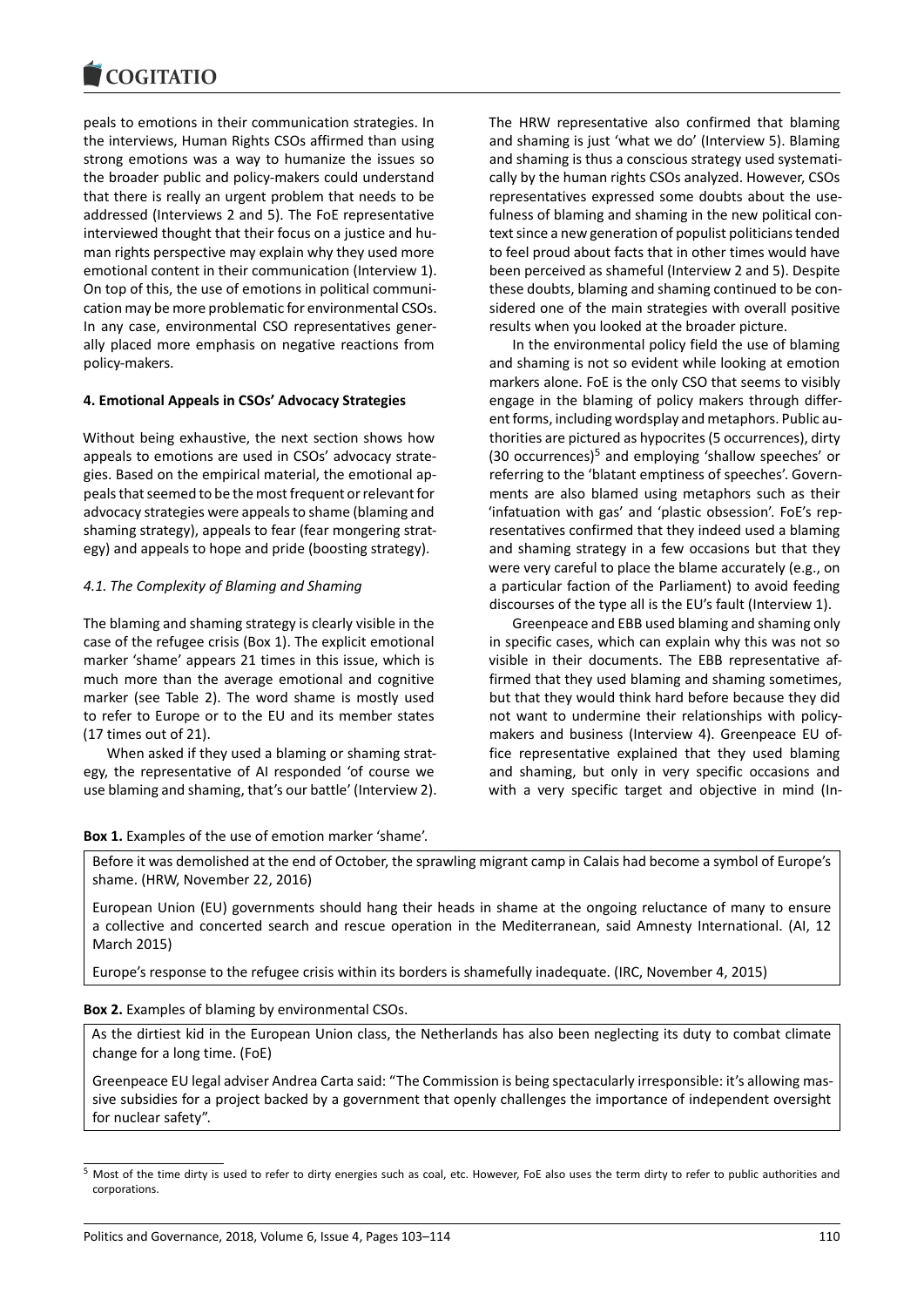terview 3). For example, during the process of adoption of the REACH directive, Greenpeace EU office published a rather shocking picture where Commissioner Gunter Verheugen could be seen feeding chemical products to a baby, while President Barroso looked passively. This picture had a very specific purpose: to make other Commission and EU officials feel ashamed about the stand of Verheugen regarding this issue, including his links with German industry. The caution of these two organizations in using blaming and shaming seemed welljustified since they affirmed that when they used blaming and shaming they usually got strong (even personal) reactions from their targets.

# *4.2. Avoiding Fear Mongering? A Complex Balance between Fear and Hope*

While the emotion marker fear appeared quite frequently in the documents of some CSOs under analysis, this does not seem to be part of a strategy of fear mongering (as previously defined). CSOs representatives interviewed were conscious that fear was present in their work, but they affirmed that they were not consciously trying to spread fear. They insisted that what they were saying was faithful to the truth and supported by facts. In addition to this, the interviewed affirmed that they usually tried to downplay fear by focusing on more positive and hopeful facts. This seems to be confirmed by the content analysis that shows—especially for environmental CSOs—that the word marker hope is used as frequently as the word marker fear.

CSOs working on the refugee crisis used the word fear more frequently than environmental CSOs. When using the word fear, human rights CSOs aimed at combating the fear mongering strategy used by politicians, rather than the contrary. The emotion 'fear' was indeed frequently used to refer to public authorities (15 times). CSOs would argue that current public policy towards migrants is based on fear. The majority of references to fear referred however to the fear of refugees and migrants and seemed to be directed to move readers and policy makers to compassion rather than to spread fear itself.

While the use of the word marker fear by FoE does not seem relevant<sup>6</sup>, when reading in-depth FoE's press

releases, it could be eventually interpreted that they engage occasionally in fear mongering using words such as horrendous and devastating or metaphors such as 'the world is still on a collision course with climate change'. Rather than fear mongering, this could also be interpreted as a faithful description of reality based on current scientific evidence. FoE representatives considered they were unfairly accused of fear mongering and because of this, they took special care of supporting their arguments with data and facts. It could also be argued that environmental organizations are actually refraining themselves from spreading fear. Environmental CSOs claimed that they did not share all the information they had about the current situation regarding climate change because this would give such a fearful picture that people and policy-makers would fall in despair. Finding the right balance between fear and hope seemed to be a concern for CSOs representatives interviewed, but not always one easy to solve:

I think we are also kind of aware that by raising fear without giving directions to what the solution really is can lead to all sorts of false solutions. You know, putting blame in the wrong place and I am thinking about some of the riots of the far right-wing populism which is all about fear mongering but without telling the genuine solution at all. (Interview 1)

# *4.3. Boosting: Encouraging Members to Promote Change*

In the documents analyzed, Greenpeace EU office praises institutions or policy makers more frequently than the rest of CSOs. Greenpeace representative affirmed that praising policy makers was done to be fair (giving praise when it was deserved) rather than within the context of a boosting strategy (Interview 3). This fair play could also help Greenpeace to be heard when they were more critical. Praising the EU was also related to Greenpeace's global assessment according to which the EU, while having major problems, had very developed environmental legislation compared to other countries. Within this context, Greenpeace wanted to highlight the positive role of the EU.

## **Box 3.** Examples of use of emotion marker fear by CSOs.

Leaders need to be serious about identifying and removing people who pose a threat or who don't need protection, but they should not foment fears and prejudice that play into the hands of extremists and risk blinding host communities to their common humanity. (HRW, March 4, 2016)

The EU needs to be responding not with fear and fences, but in the best tradition of the values it purports to hold dear. (AI, November, 2015)

This is relevant in countries like Greece, where the fear is that refugees bring economic burden, but the reality could be of benefit. (IRC, September, 2016)

<sup>6</sup> Most occurrences were placed in a poem (7 occurrences) where the author was claiming not to be afraid.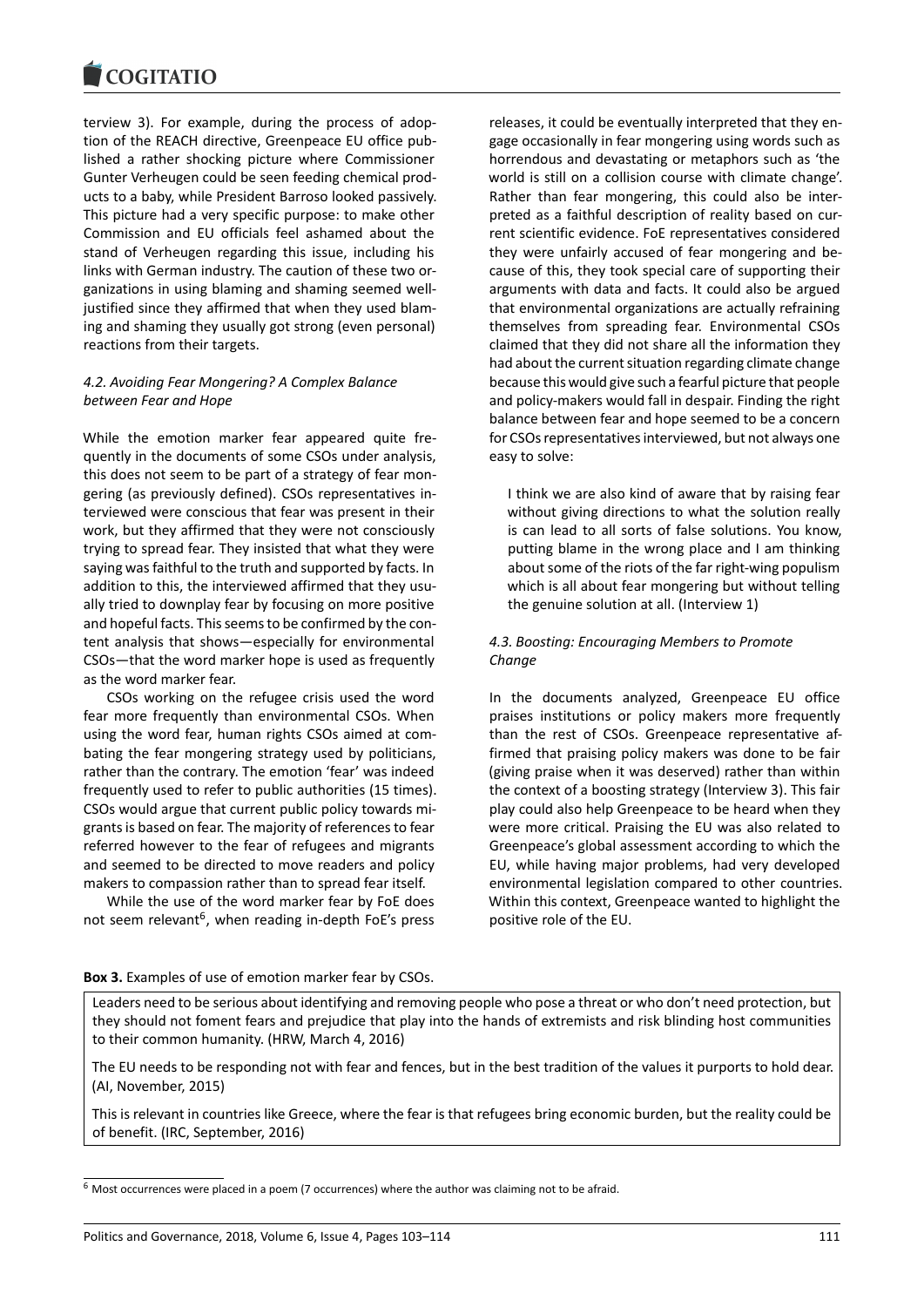# **Box 4.** Examples of boosting.

Li Shuo, climate policy advisor at Greenpeace East Asia, said: "We are seeing much needed leadership emerge from the EU and China today". (Greenpeace, June, 2017)

A new plan by key members of the European Parliament would help the EU retake global leadership on climate change, just as the US dithers on its commitments under the Paris climate agreement, said Greenpeace.

Sebastien Risso, Greenpeace EU forest policy director, said: "The Parliament is right to recognise the huge responsibility that the EU has to stop deforestation, and how important this is for climate action and sustainable development. (Greenpeace, April, 2017)

**Box 5.** Examples of boosting directed to members (from Facebook).

Over the next year, you have the opportunity to make history. You're going to help create the largest protected area on Earth. (Greenpeace, Facebook post, December 29, 2017)

There's an emerging, strong, diverse, inspiring movement coming together to demand that the transition from an extractive economy to a regenerative one is fair and fast. (FoE, November 29, 2017)

Your words have real power—the power to comfort, heal and even set people free. (AI, November 27, 2017)

While this did not appear very frequently in the documents analyzed, other CSO representatives also affirmed that they praise the positive steps by public authorities when they act as required. One might argue that organizations such as AI and HRW might—all in all—praise policy makers as much as Greenpeace, but that in this specific issue (refugee crisis) there were fewer occasions to praise policy makers. According to a CSO representative (Interview 4) the European level did not seem the most adapted for the application of a boosting strategy because elections are not as relevant as at the national level and because there were less opportunities to make policy makers believe they would be remembered for their legacy.

However, boosting members and the public in general is part of the strategy of the CSOs analyzed and this is mainly done through non-traditional channels of communication such as Facebook. In their communication, CSOs are actively trying to empower citizens and to make them feel proud of doing something good for human rights or the environment. CSOs also consciously celebrated their victories and displayed the power of their network and their movement.

# **5. Conclusion: Breaking Down the Emotional Paradox**

This article has shown the important and ambiguous role that emotions play in CSOs' advocacy strategies. The descriptive content analysis showed that CSOs tend to combine the use of appeals to emotions with appeals to cognition in their communication. The emphasis on emotions depended on different factors such as the logics of influence, the logics of membership and the media logic. While the logics of influence led to less emotional content, the logic of membership and the media logic seemed to increase the emotional content in CSOs political communication.

CSOs are thus confronted to contradictory pressures. On the one hand, activists know that politics is about emotions and that they need strong emotional appeals to make problems really matter. This translates in the use of emotions in their communication and the use of emotion-inspired advocacy strategies, such as blaming and shaming. On the other hand, the perception that emotional expression can be detrimental for rational and objective decision-making is also prevalent among activists. For this reason, activists tend to downplay certain emotions. This apparent paradox is supported by the prejudice according to which emotions interfere with the proper functioning of rationality. If emotions were recognized as an effective way to reach a rational view, these two logics would be more consciously (and possibly effectively) combined. The recognition of emotions as a way to reach a rational view would also led to question the current position of public authorities that rely exclusively on cognition. It could also help promoting the further exploration of the nuances of emotions in advocacy strategies.

This research has also shown the relevance of emotions in advocacy strategies. Blaming and shaming seems to be a very relevant strategy for CSOs with many variants. Does blaming and shaming really intend to shame policy makers (as suggested by the definition of this concept) or does it rather intend to make them feel afraid for their reputation? Do different types of blaming and shaming have different effects? This article also showed that CSOs do not seem to be aiming at spreading fear within a framework of a fear-mongering strategy. It also showed that managing fear in CSOs' advocacy strategies raises complex issues. Should CSOs share all the information they have regarding the climate situation and human rights violations, even if this information may lead to discouragement and despair?

Last but not least, this article also showed that a clear boosting strategy does not seem to be systematically applied with policy makers. CSOs affirm they just praise them occasionally to be fair and to increase their credibility. CSOs are however greatly involved in promot-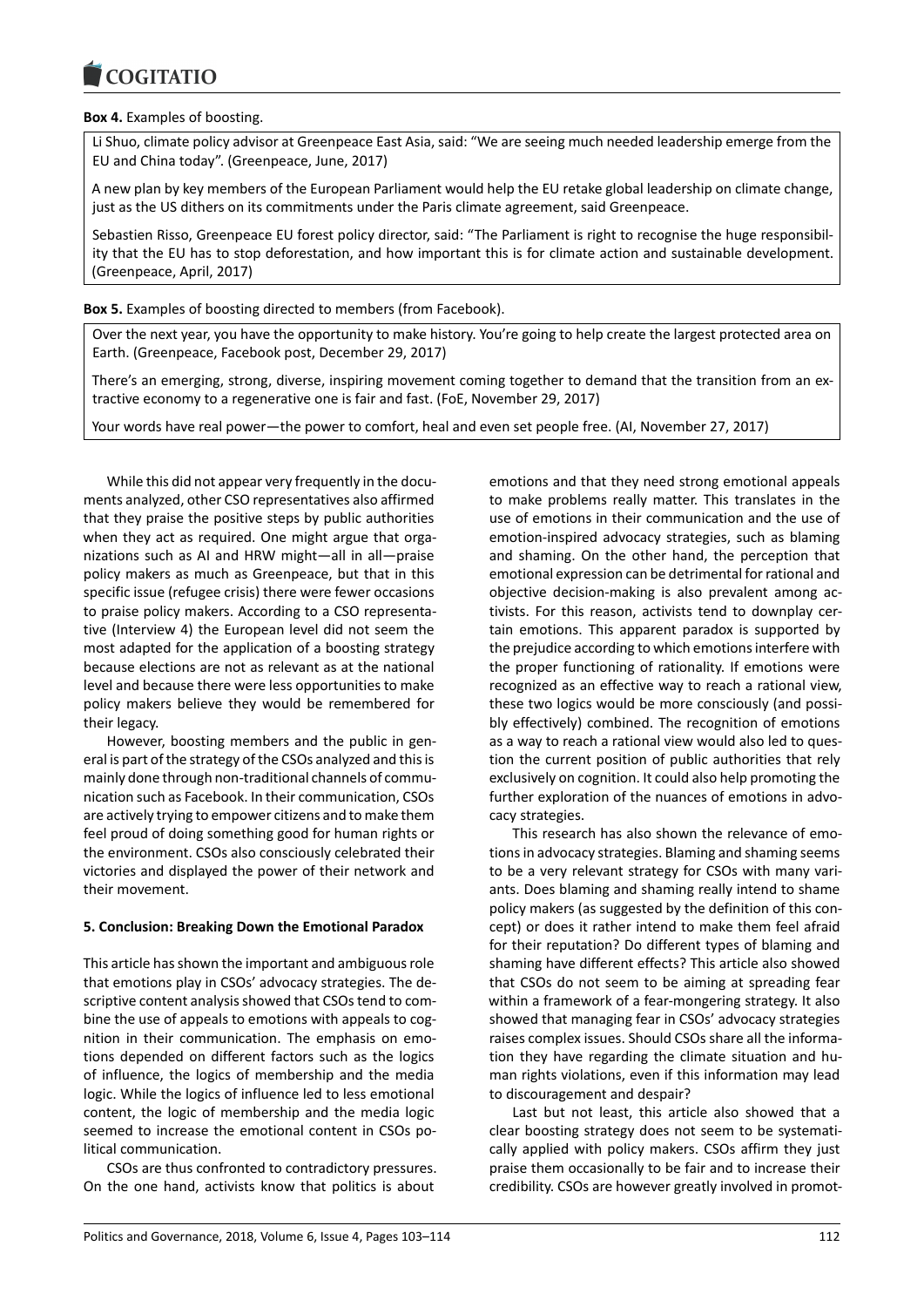ing good feelings among their members and supporters. Further research could analyze how effective boosting is to get people more involved in the causes that CSOs are defending.

These conclusions also raise important normative questions. Is it acceptable to use blame or fear to induce a change of behavior? While triggering fear to manipulate behaviour is generally—and probably rightly perceived as wrong, it seems reasonable—and probably right—to inform policy makers of the consequences of their actions. If these consequences are negative or dangerous, fear may be needed to adopt the most adequate policy solutions. Thus, while fear can certainly disrupt politics and decision-making, it may also be a form of wisdom in the face of real danger.

# **Acknowledgments**

My special thanks to the CSO representatives that granted me an interview despite their busy schedules. All my thanks to Anna Ritter for her help with the data collection and to Jonathan Zeitlin for the revision of early drafts. An earlier version of this article was presented in the Low Countries seminar organized in Amsterdam in February 2018. I am grateful to the participants to this seminar and to the *Politics and Governance*'s anonymous reviewers for the careful reading of this article and for the constructive suggestions and remarks that considerably contributed to its improvement.

# **Conflict of Interests**

The author declares no conflict of interests.

# **References**

- Altheide, D. L., & Snow, R. P. (1979). *Media logic*. London: Sage.
- Arias Maldonado, M. (2016). *La democracia sentimental* [Sentimental Democracy]. Barcelona: Pagina indomita.
- Bennett, L. W. (2016). *News. The politics of illusion*. Chicago, IL: CUP.
- Berezin, M. (2002). Secure states: Toward a political sociology of emotion. In J. Barbalet (Ed.), *Emotions and sociology* (pp. 32–52). Oxford: Blackwell.
- Bickford, S. (2011). Emotion talk and political judgment. *The Journal of Politics*, *73*(4),1025–1037.
- Brändli, M., Donges, P., & Jentges, E. (2011). *Mediainduced change in political organizations? Interest groups and their reaction to the media*. Paper presented at 6th ECPR general conference, Reykjavik.
- Calhoun, C. (2001). Putting emotions in their place. In J. Goodwin, J. Jasper, & F. Poletta (Eds.), *Passionate politics* (pp. 45–57). Chicago, IL: Chicago University Press.
- Cohen, J. L., & Arato, A. (1992). *Civil society and political theory*. Massachusetts, MA: MIT Press.
- Collins, R. (2001). Social movements and the focus of emotional attention. In J. Goodwin, J. M. Jasper, & F. Polleta (Eds.), *Passionate politics, emotions and social movements* (pp. 27–44). London: University of Chicago Press.
- Damasio, A. (1999). *The feeling of what happens*. Orlando, FL: Houghtton Mifflin.
- Della Porta, D., & Caiani, M. (2009). *Social movements and Europeanization*. Oxford: Oxford University Press.
- Emirbayer, M., & Goldberg, C. A. (2005). Pragmatism, Bourdieu, and collective emotions in contentious politics. *Theory and Society*, *34*, 469–518.
- Finlayson, A. (2007). From beliefs to arguments: Interpretive methodology and rhetorical political analysis. *BJPIR*, *9*, 545–563.
- Franklin, J. (2008). Shame on you: The impact of human rights criticism on political repression in Latin America. *International Studies Quarterly*, *52*(1), 187–211.
- Gilbert, M. (2014). How we feel: Understanding everyday collective emotion ascription. In C. Von Scheve, M. & Salmela (Eds.), *Collective emotions* (pp. 17–31). Oxford: Oxford University Press.
- Glassner, B. (2004). Narrative techniques of fear mongering. *Social Research*, *71*(4), 819–826.
- Goodwin, J., Jasper, J., & Poletta., F. (2001). *Passionate politics, emotions and social movements*. Chicago, IL: Chicago University Press.
- Gross, K., & D'Ambrosio, L. (2004). Framing emotional response. *Political Psychology*, *25*(1), 1–29.
- Hochschild, A. R. (1983). *The managed heart*. London: University of California Press.
- Jasper, J. M. (2011). Emotions and social movements: Twenty years of theory and research. *Annual Review of Sociology*, *37*(1), 285–303.
- Jordan, G., Halpin, D., & Maloney, W. (2004). Defining interests: Disambiguation and the need for new distinctions. *BJPIR*, *6*, 195–212.
- Kapyla, J., & Kennedy, D. (2014). Cruel to care? Investigating the governance of compassion in the humanitarian imaginary. *International Theory*, *6*(2), 255–292.
- Klüver, H., Mahoney, C., & Opper, M. (2015). Framing in context: How interest groups employ framing to lobby the EU Commission. *JEPP*, *22*(4), 481–498.
- Lecheler, S., Bos, L., & Vliegenthart, R. (2015). The mediating role of emotions: News framing effects on opinions about immigration. *Journalism & Mass Communication Quarterly*, *92*(4), 812–838.
- Marcus, G. E., Mackuen, M., & Neuman, W. R. (2011). Parsimony and complexity: Developing and testing theories of affective intelligence. *Political Phycology*, *32*(2), 323–336.
- McDermott, R. (2004) The feeling of rationality: The meaning of neuroscientific advances for political science. *Perspectives on Politics*, *2*(4), 691–706.
- Popa, M., & Salanţă, I. J. (2013). Emotions in the organizational environment. *Annals of Faculty of Economics*, *1*(1), 1595–1605.